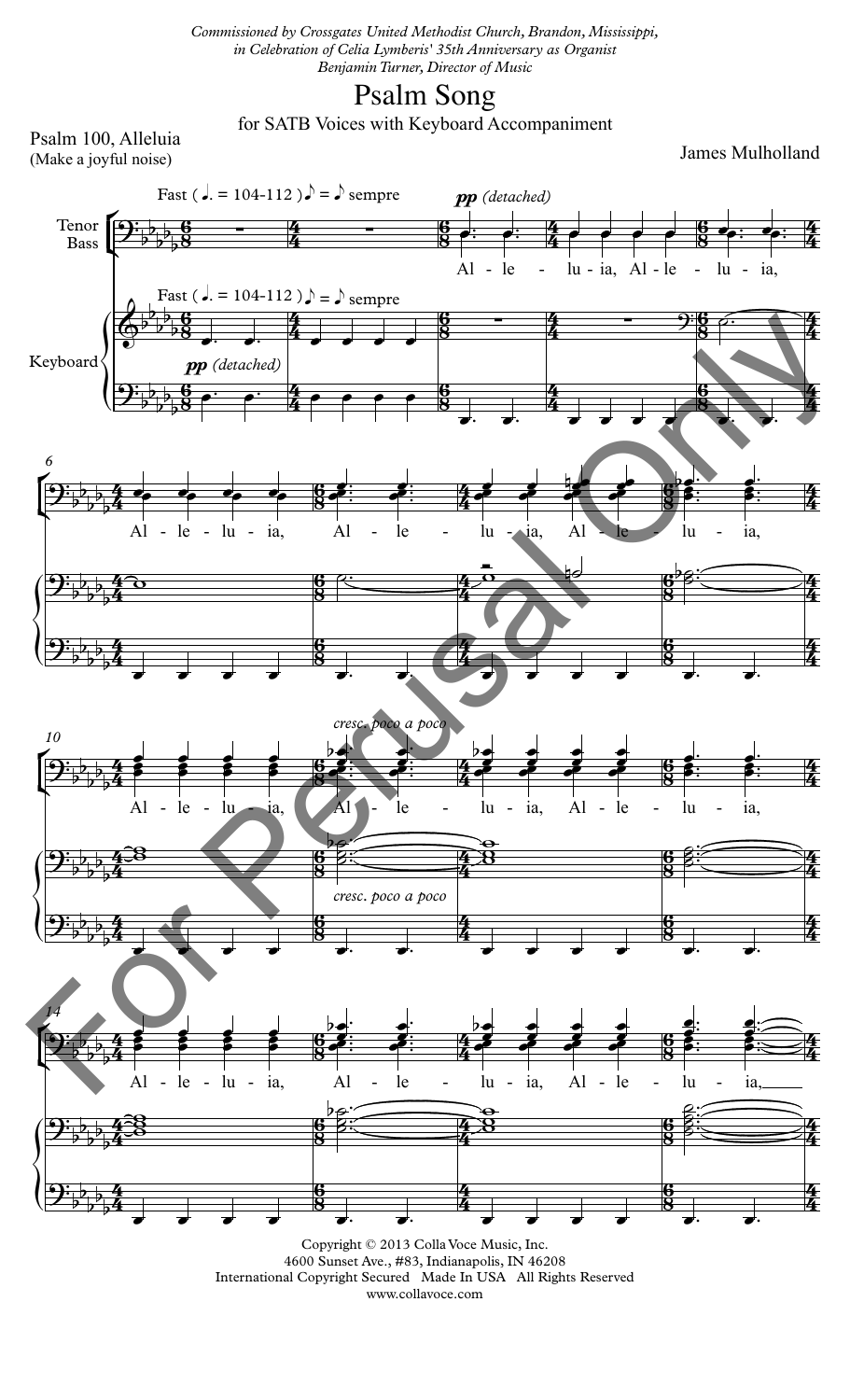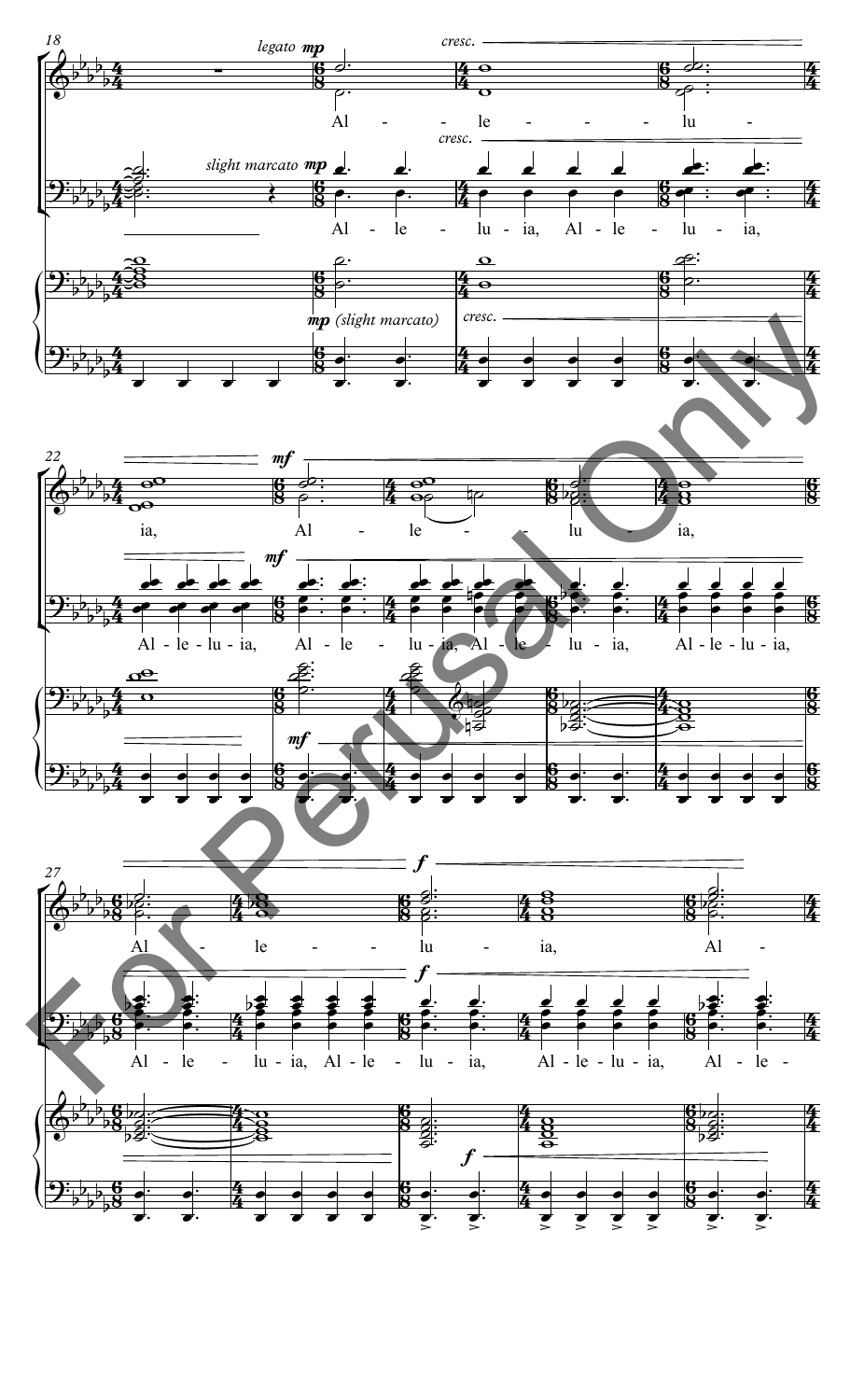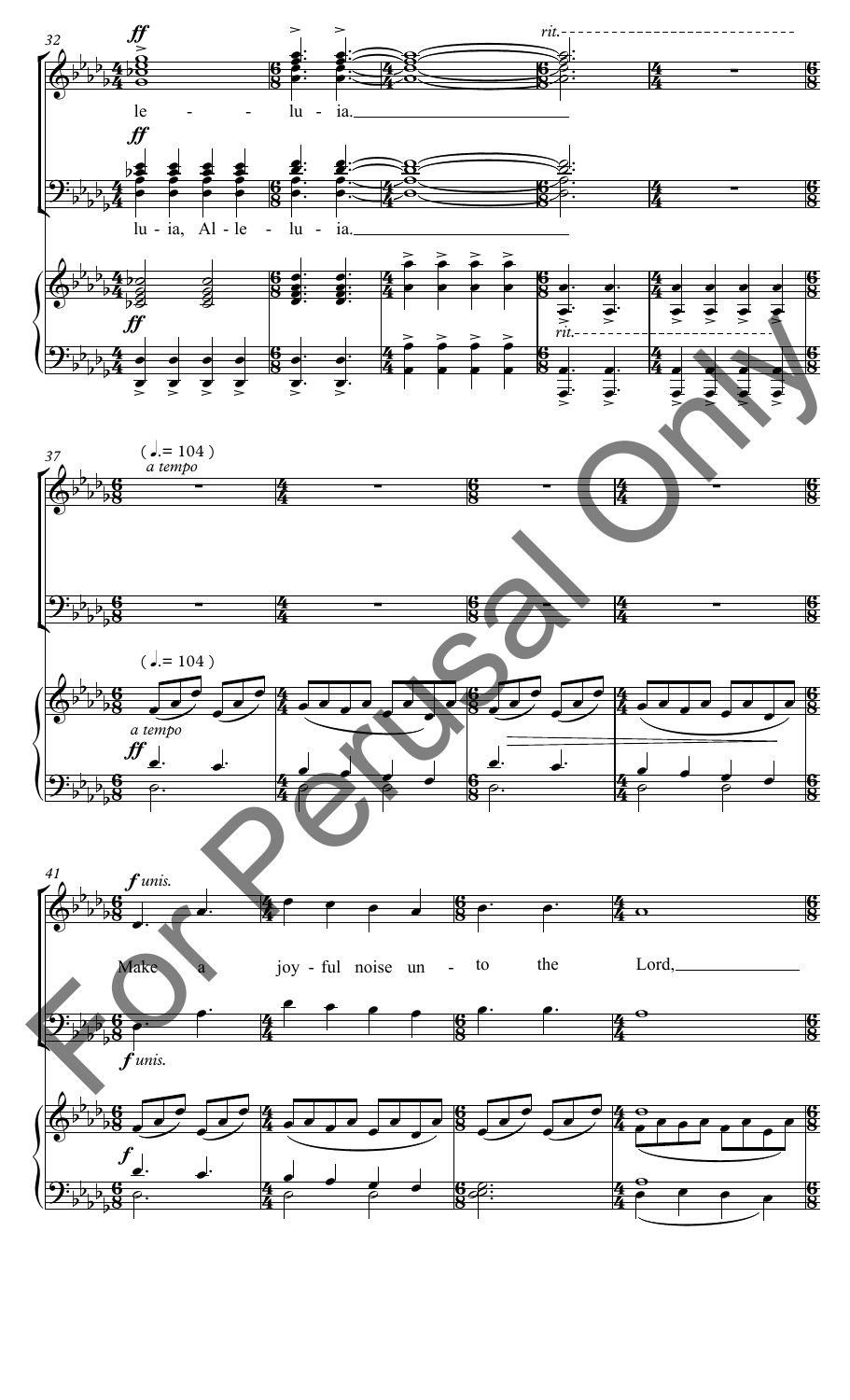![](_page_3_Figure_0.jpeg)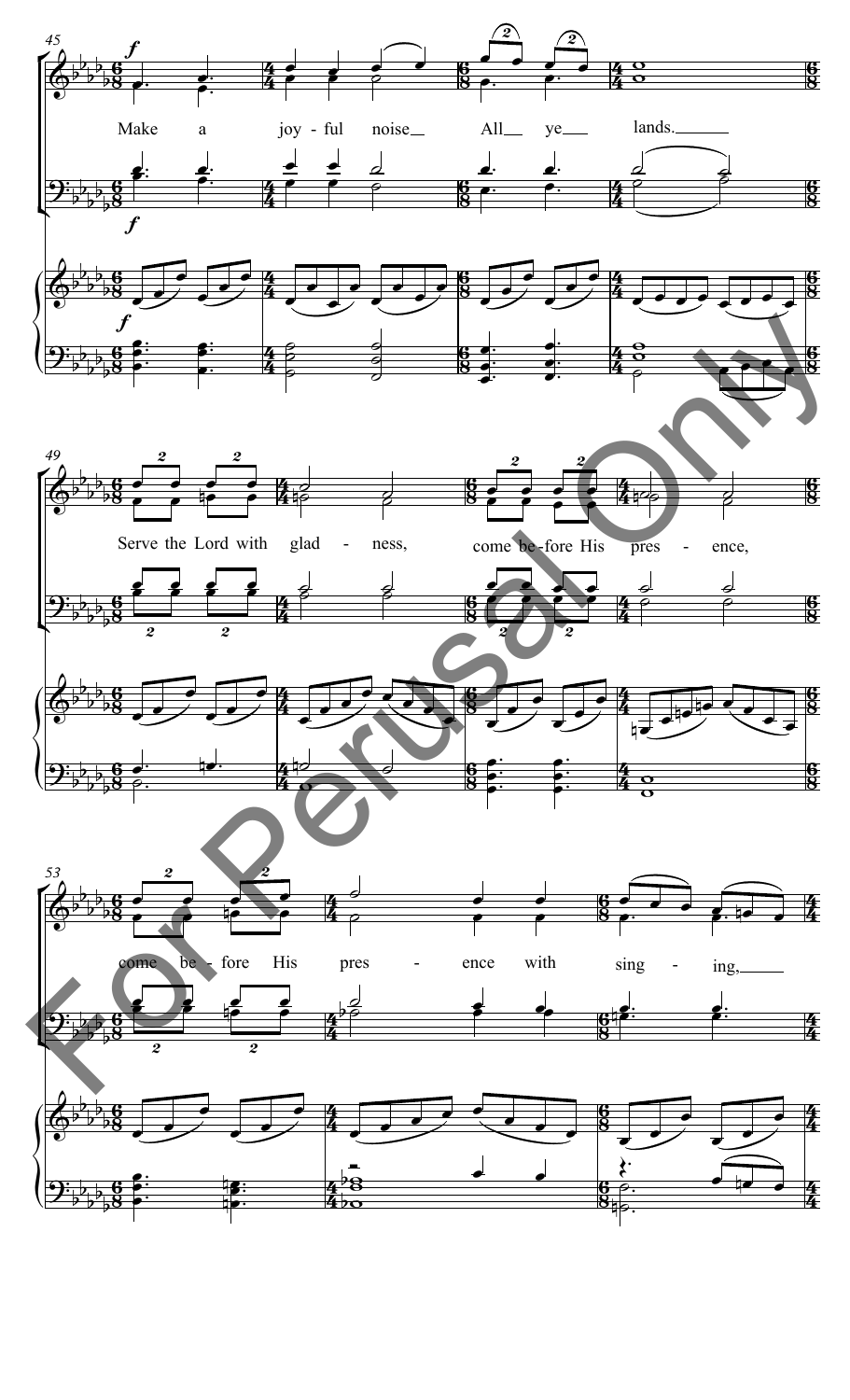![](_page_4_Figure_0.jpeg)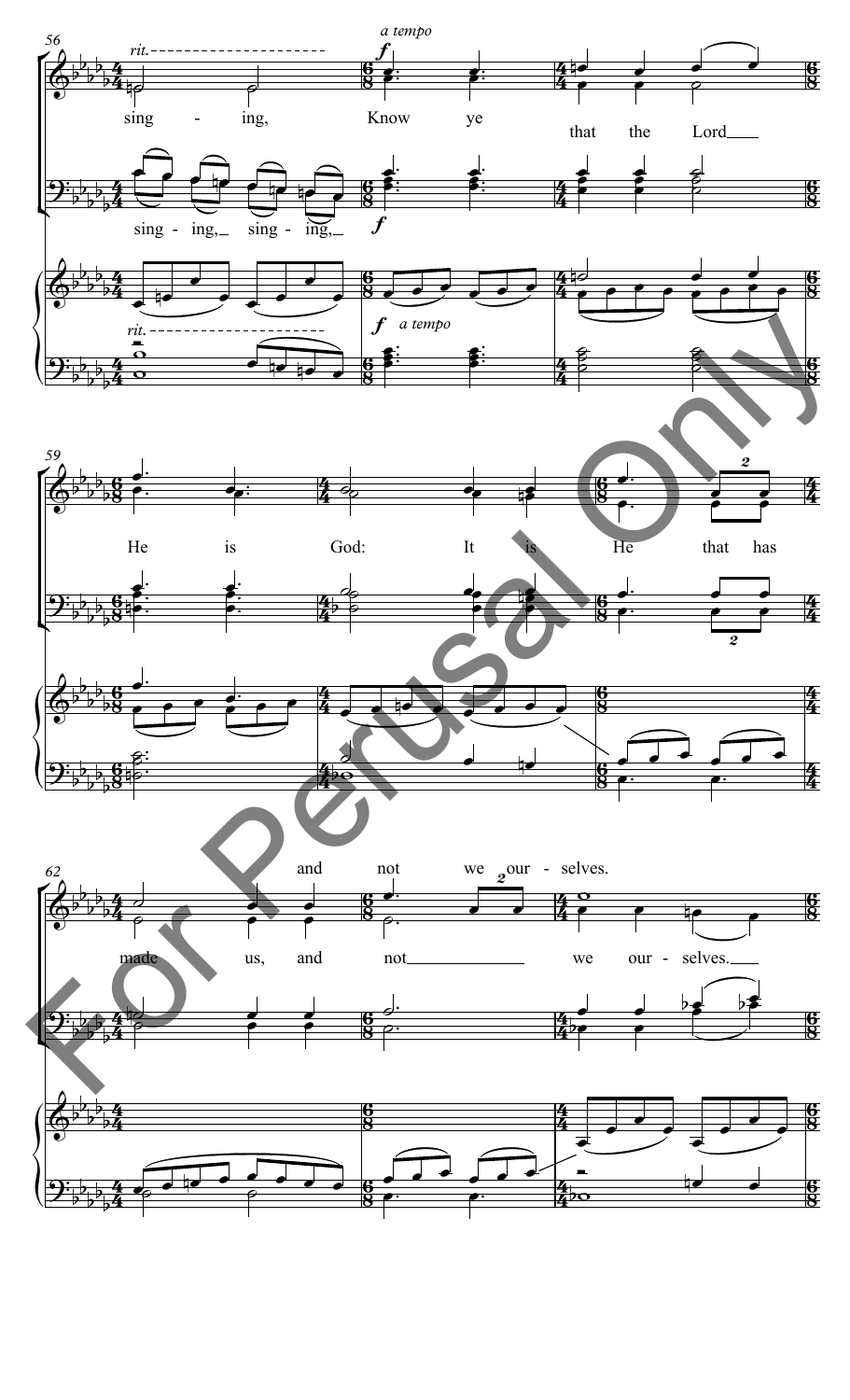![](_page_5_Figure_0.jpeg)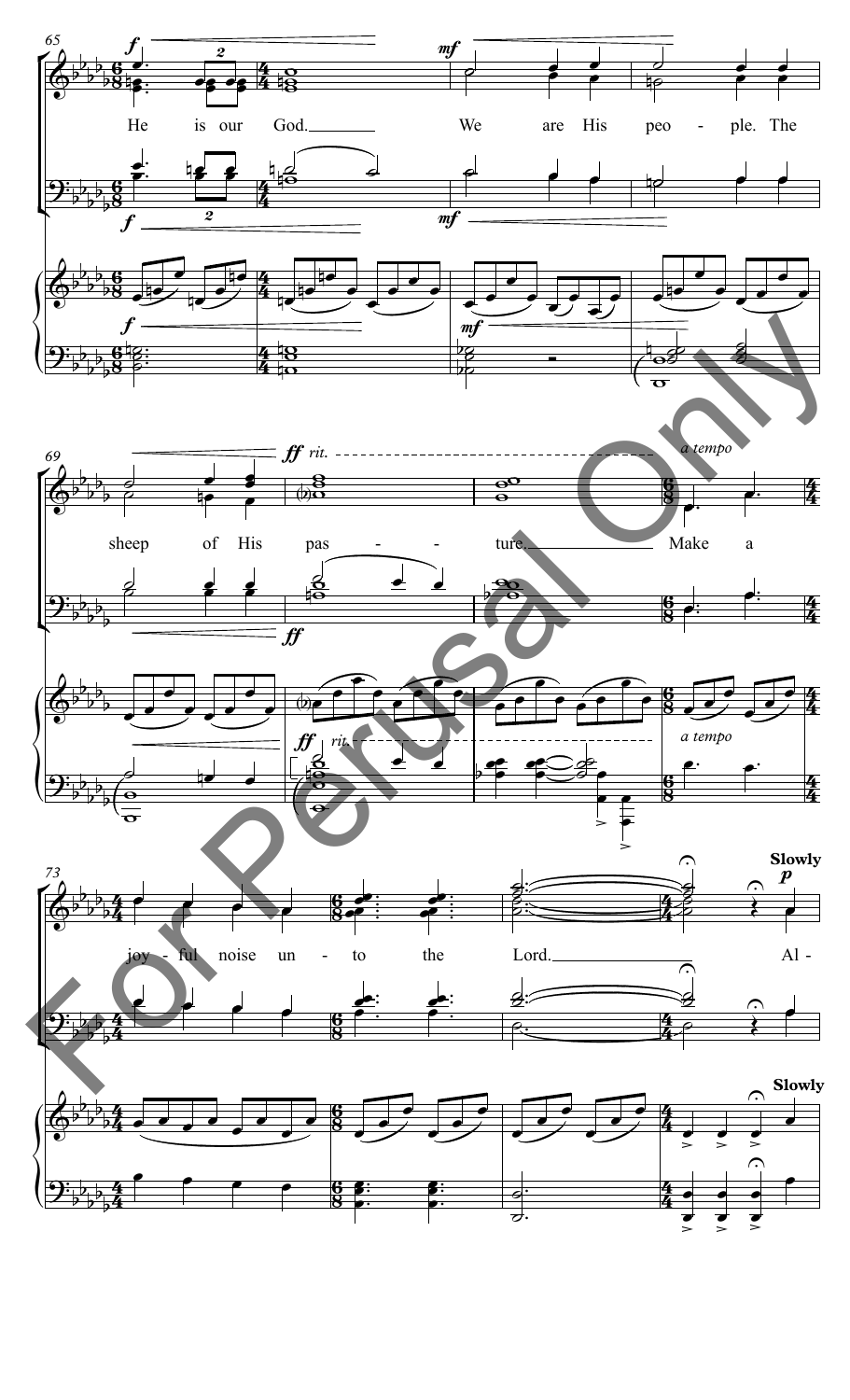![](_page_6_Figure_0.jpeg)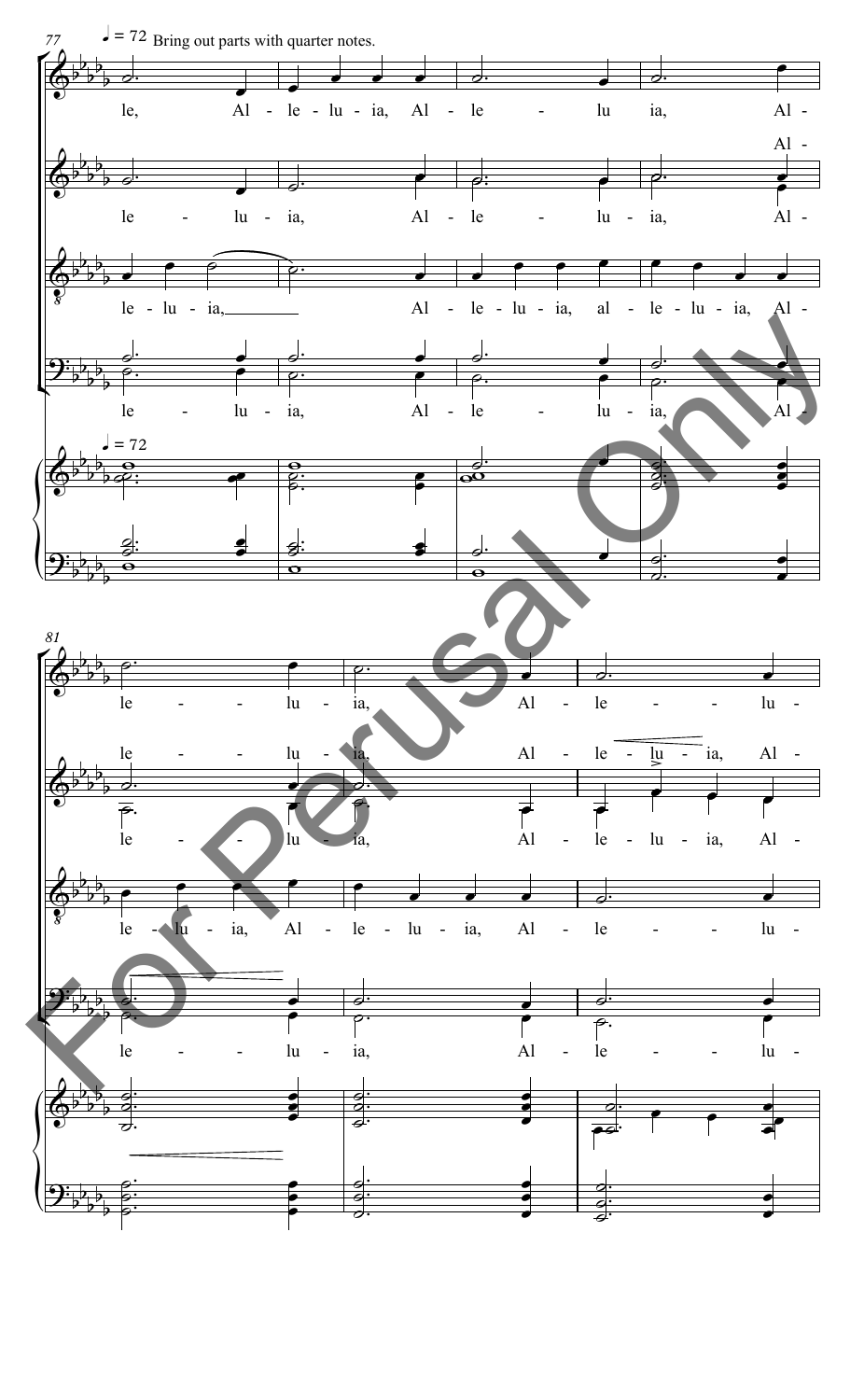![](_page_7_Figure_0.jpeg)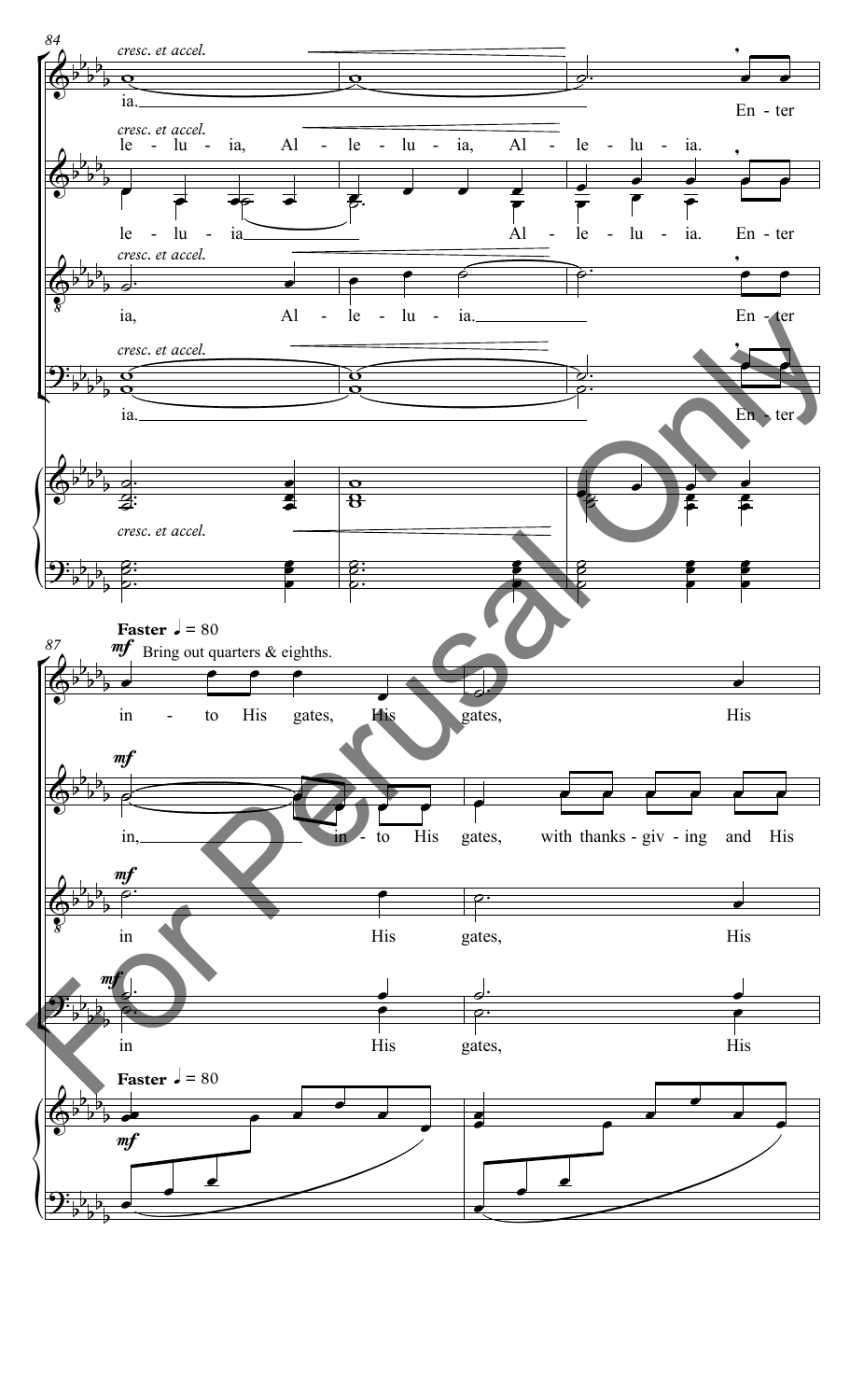![](_page_8_Figure_0.jpeg)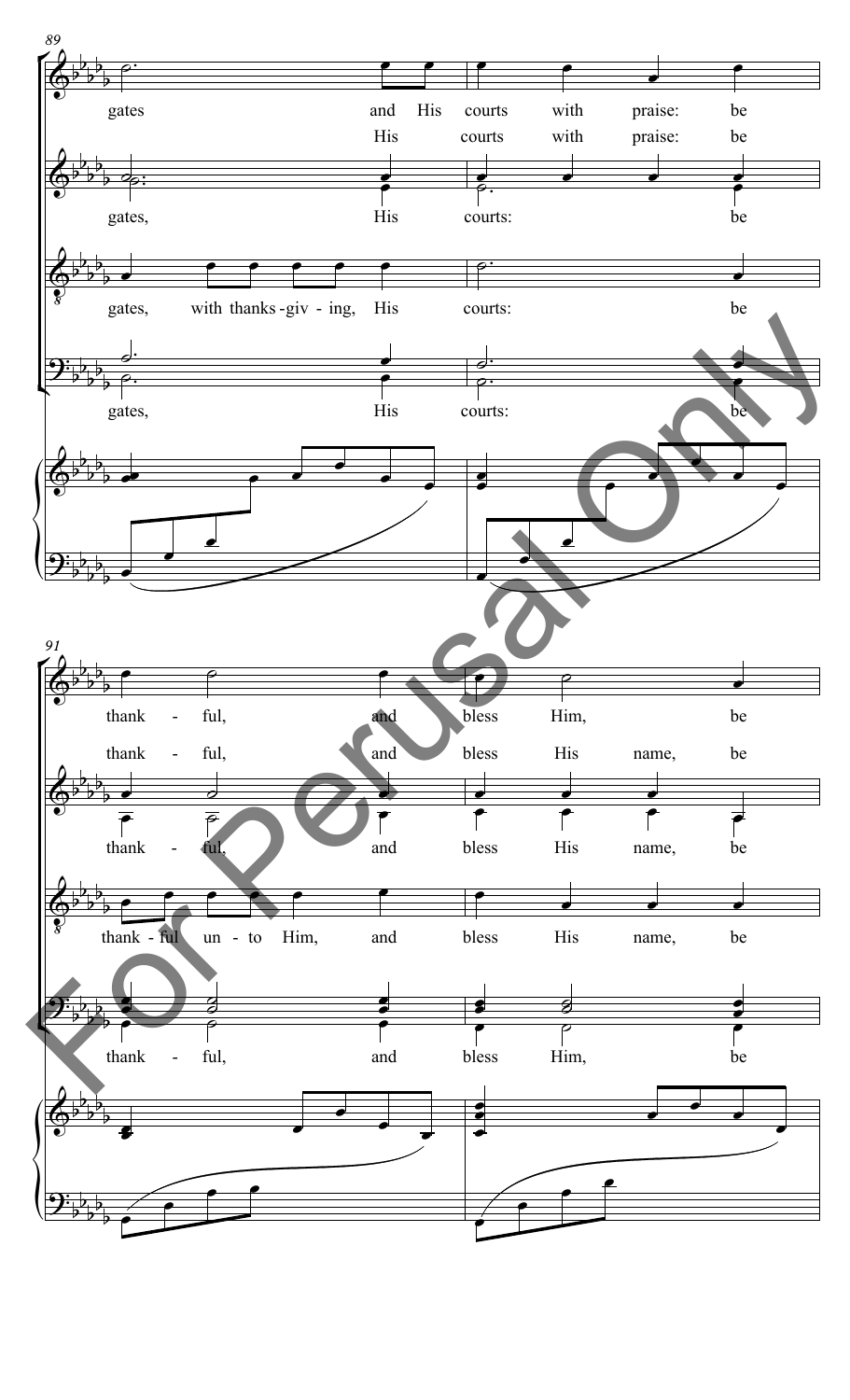![](_page_9_Figure_0.jpeg)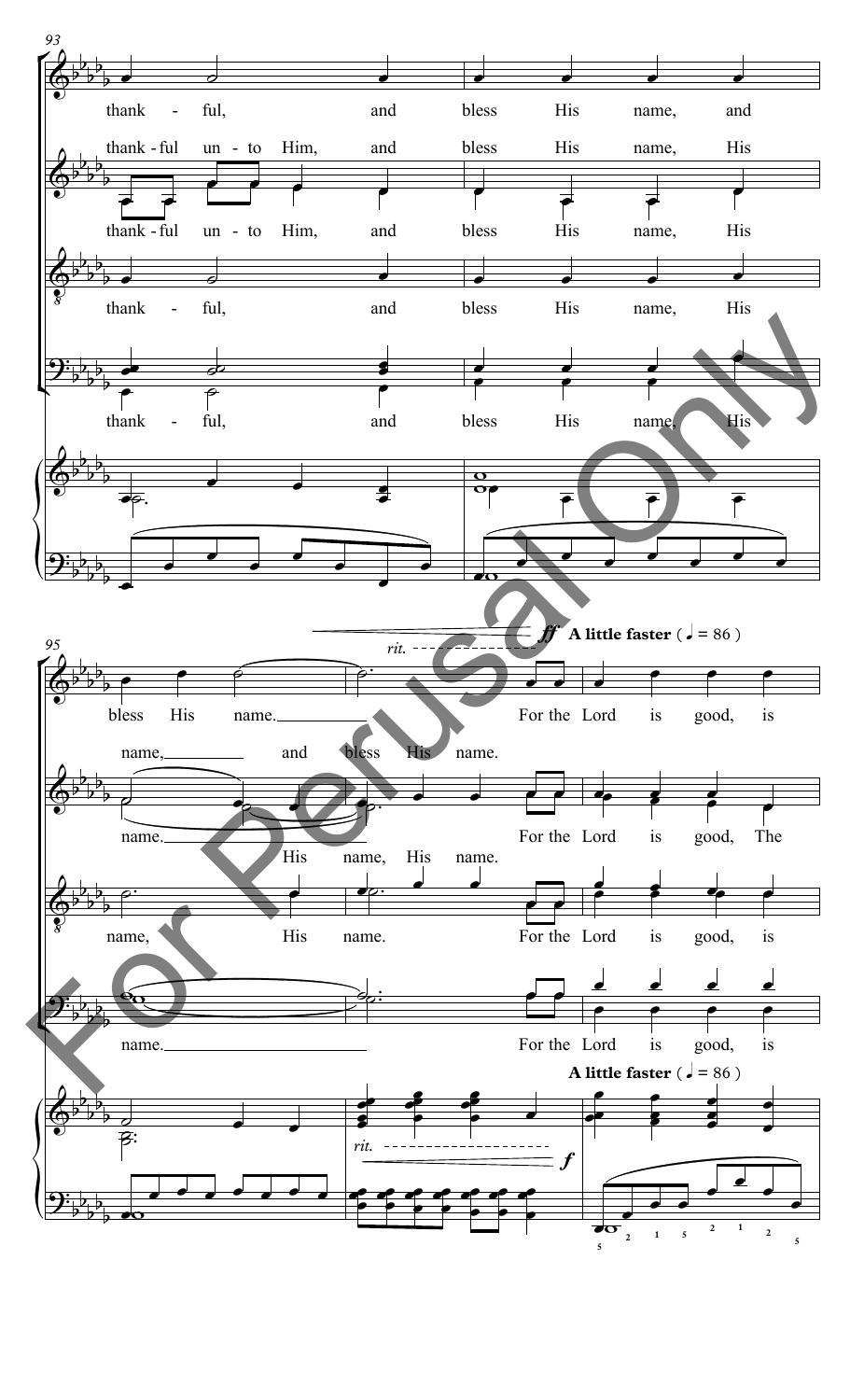![](_page_10_Figure_0.jpeg)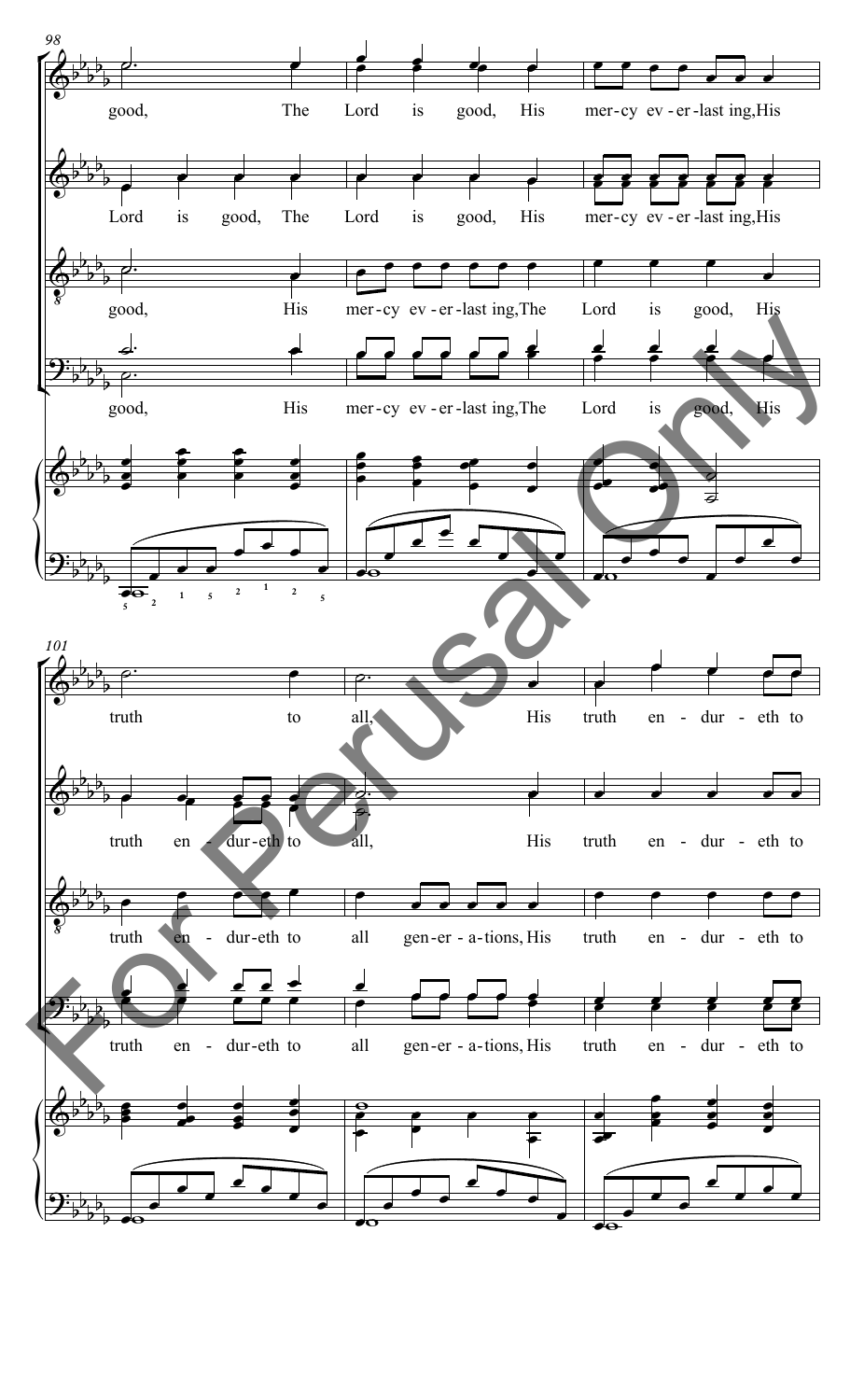![](_page_11_Figure_0.jpeg)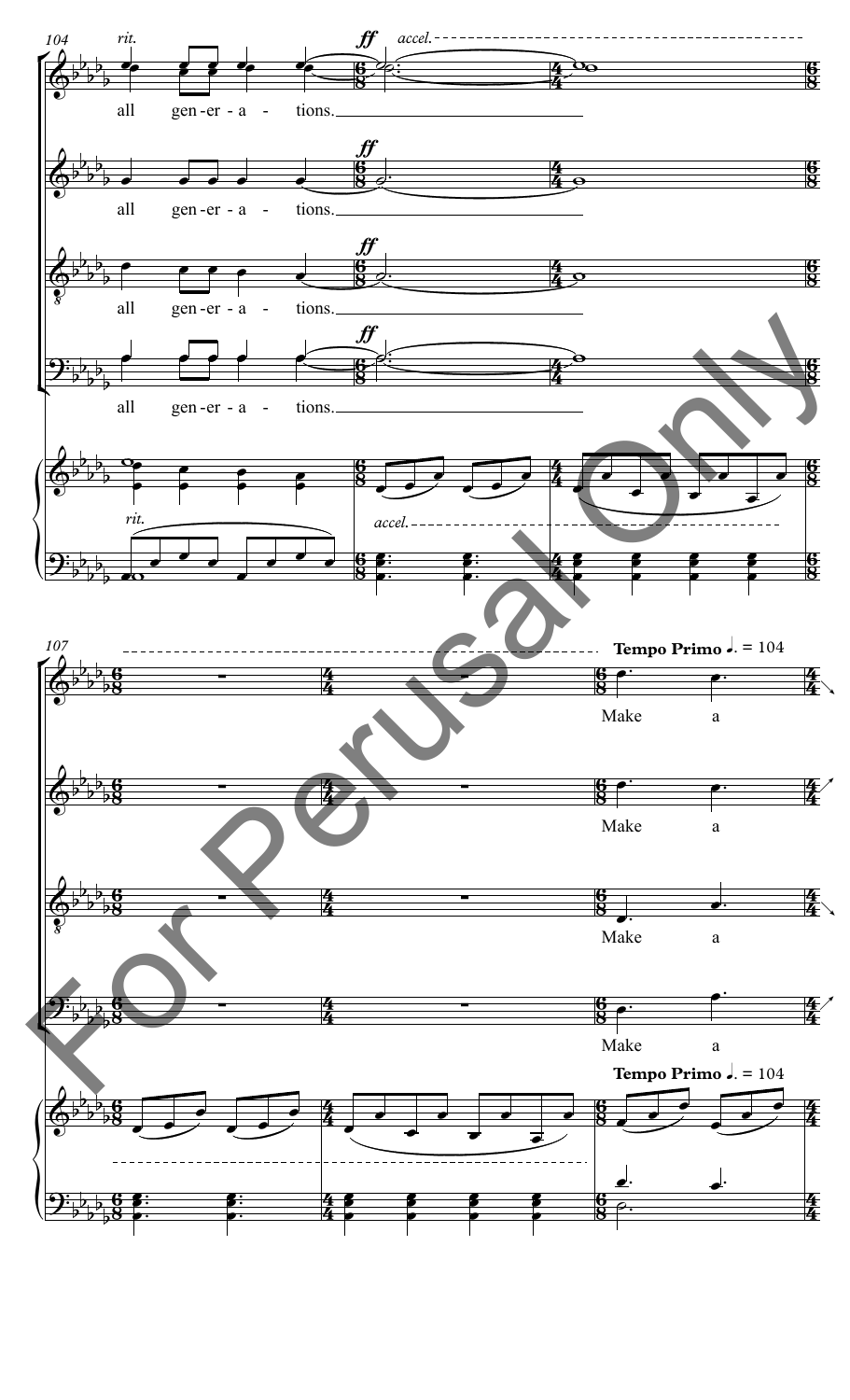![](_page_12_Figure_0.jpeg)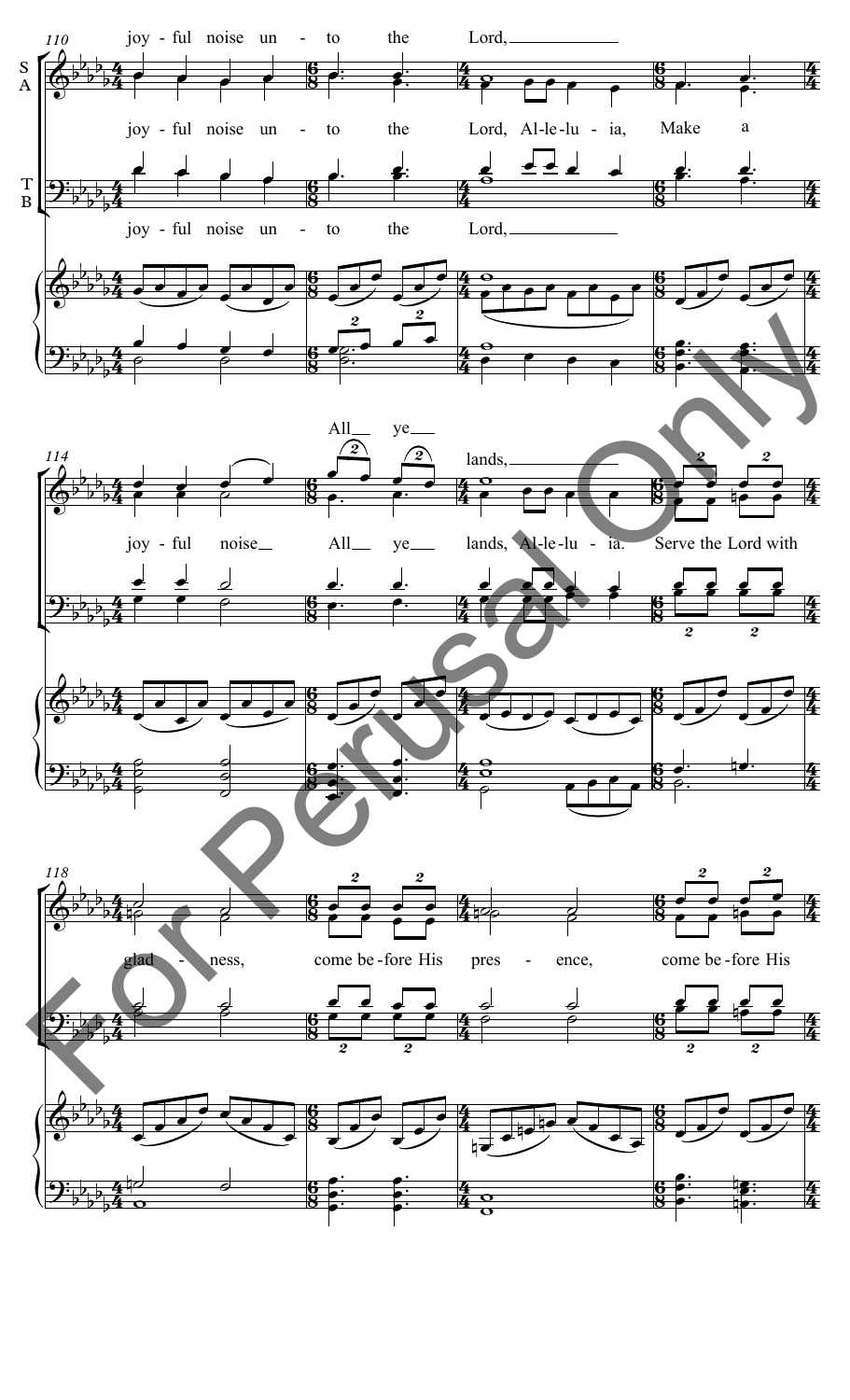![](_page_13_Figure_0.jpeg)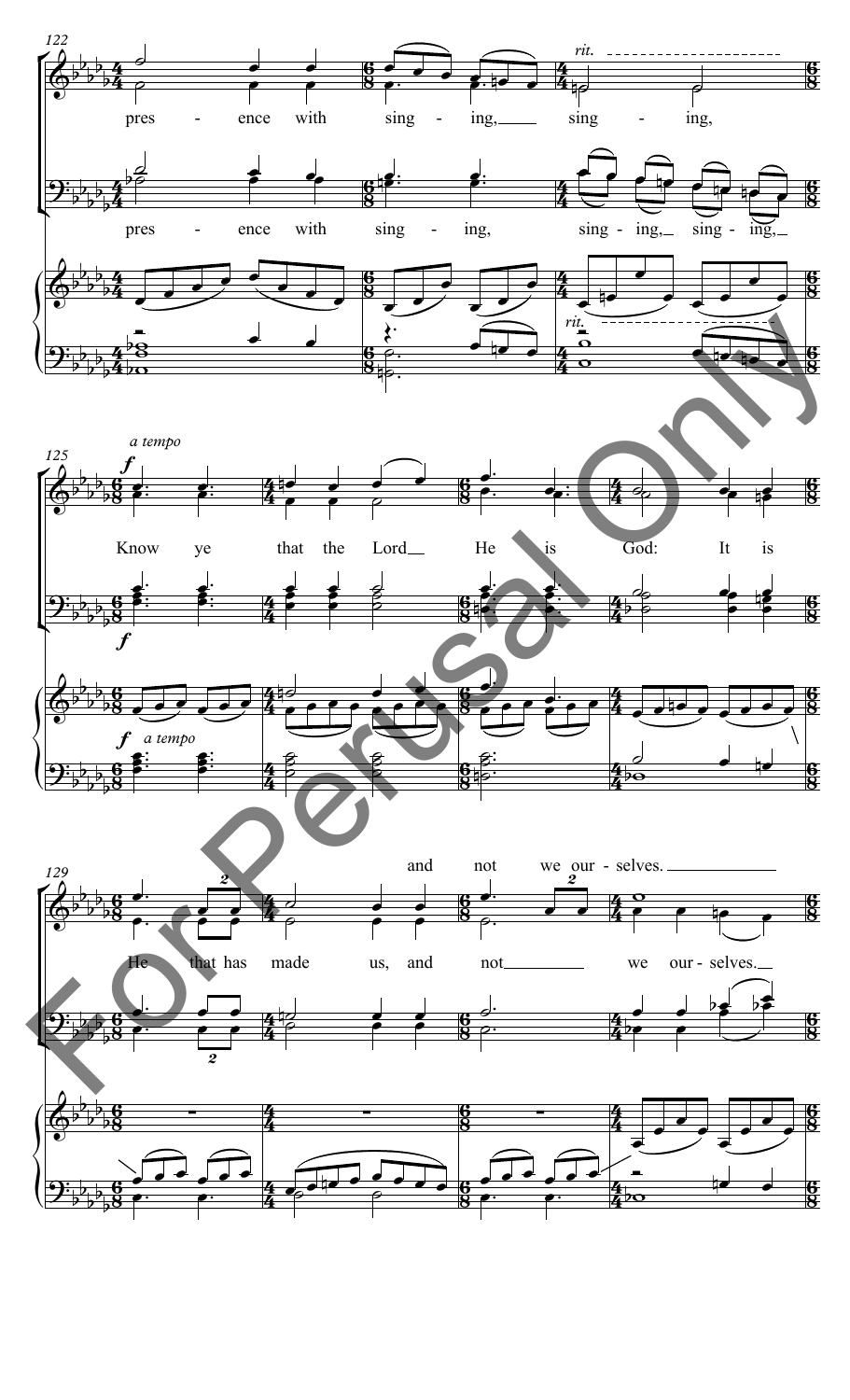![](_page_14_Figure_0.jpeg)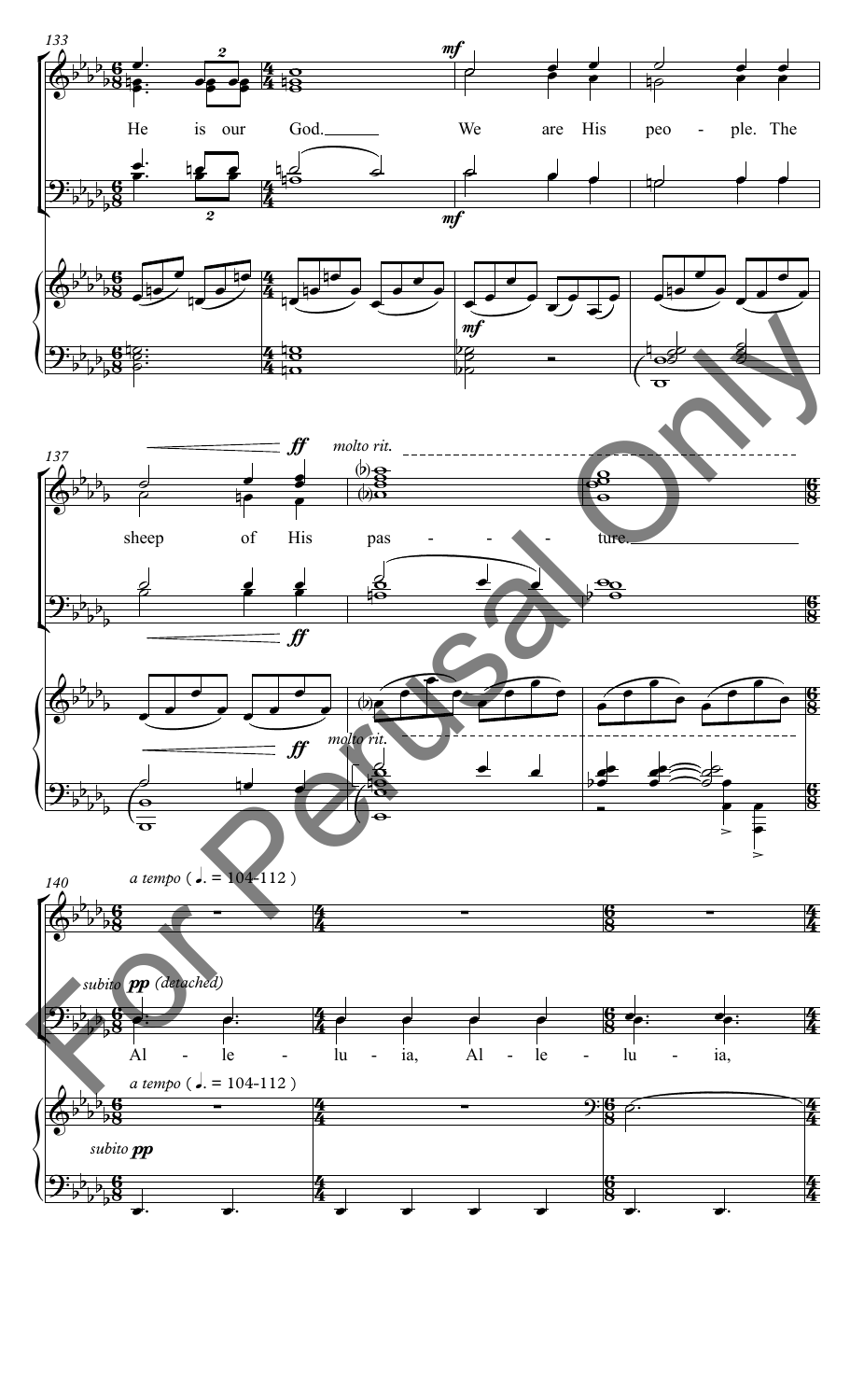![](_page_15_Figure_0.jpeg)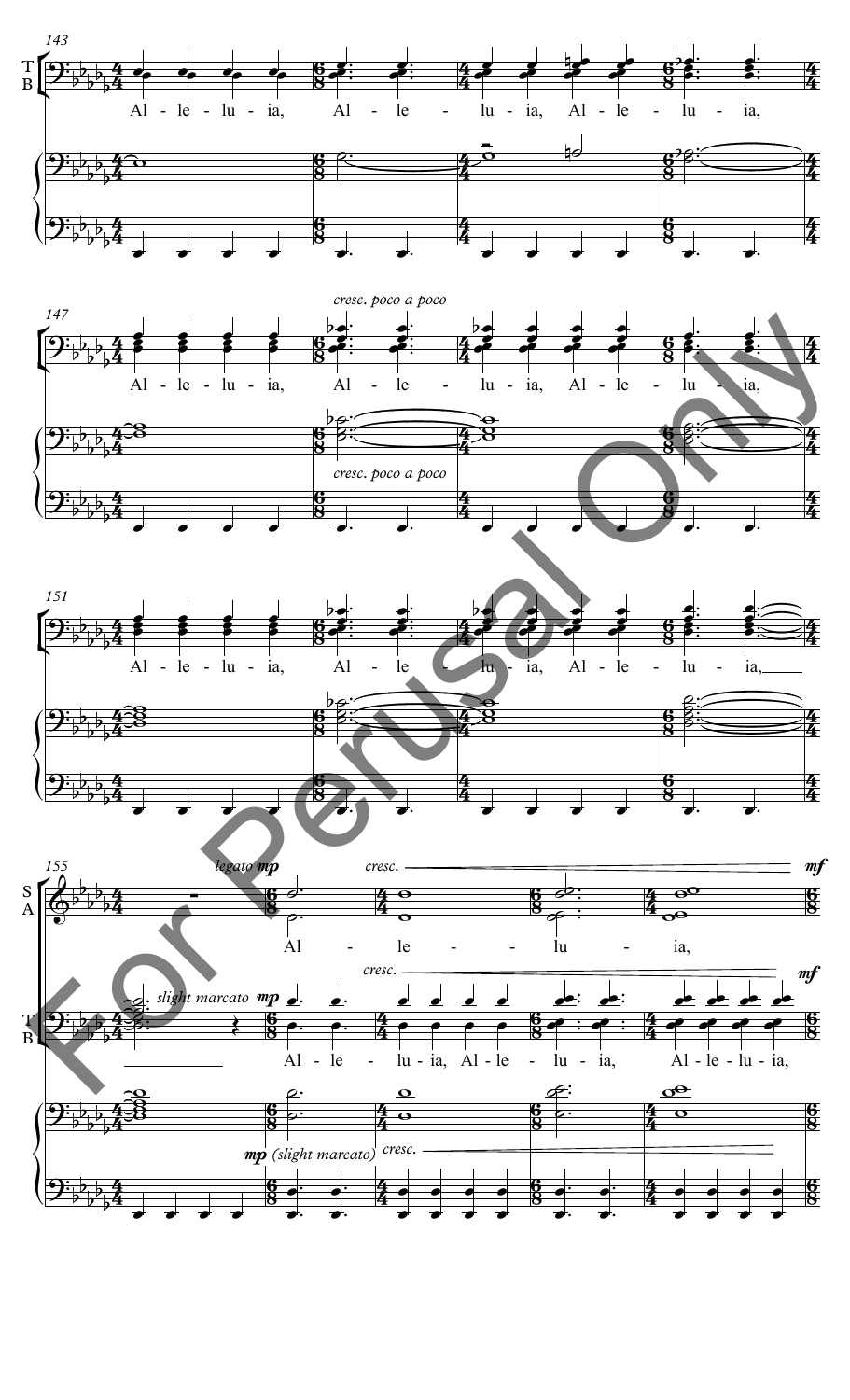![](_page_16_Figure_0.jpeg)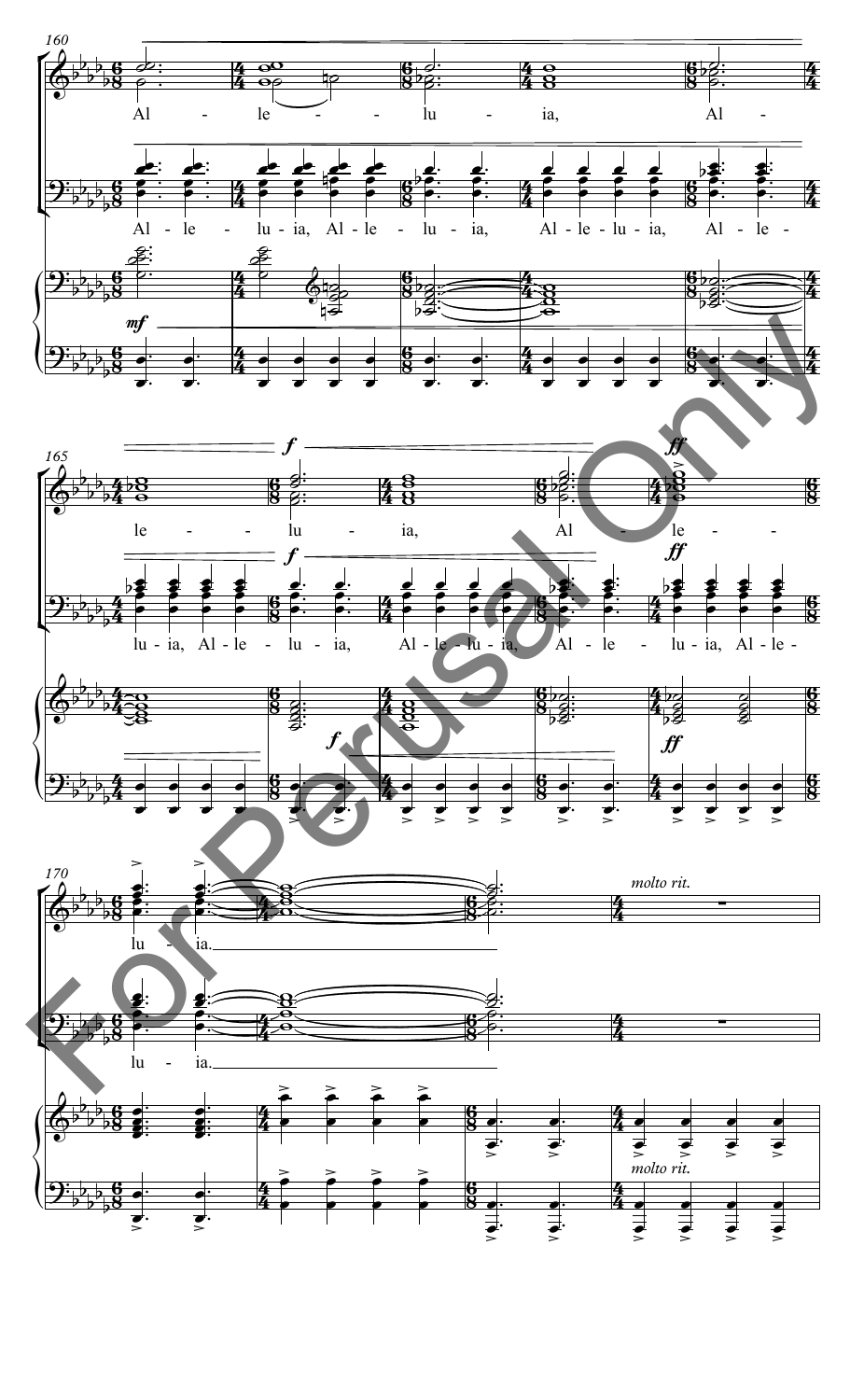![](_page_17_Figure_0.jpeg)